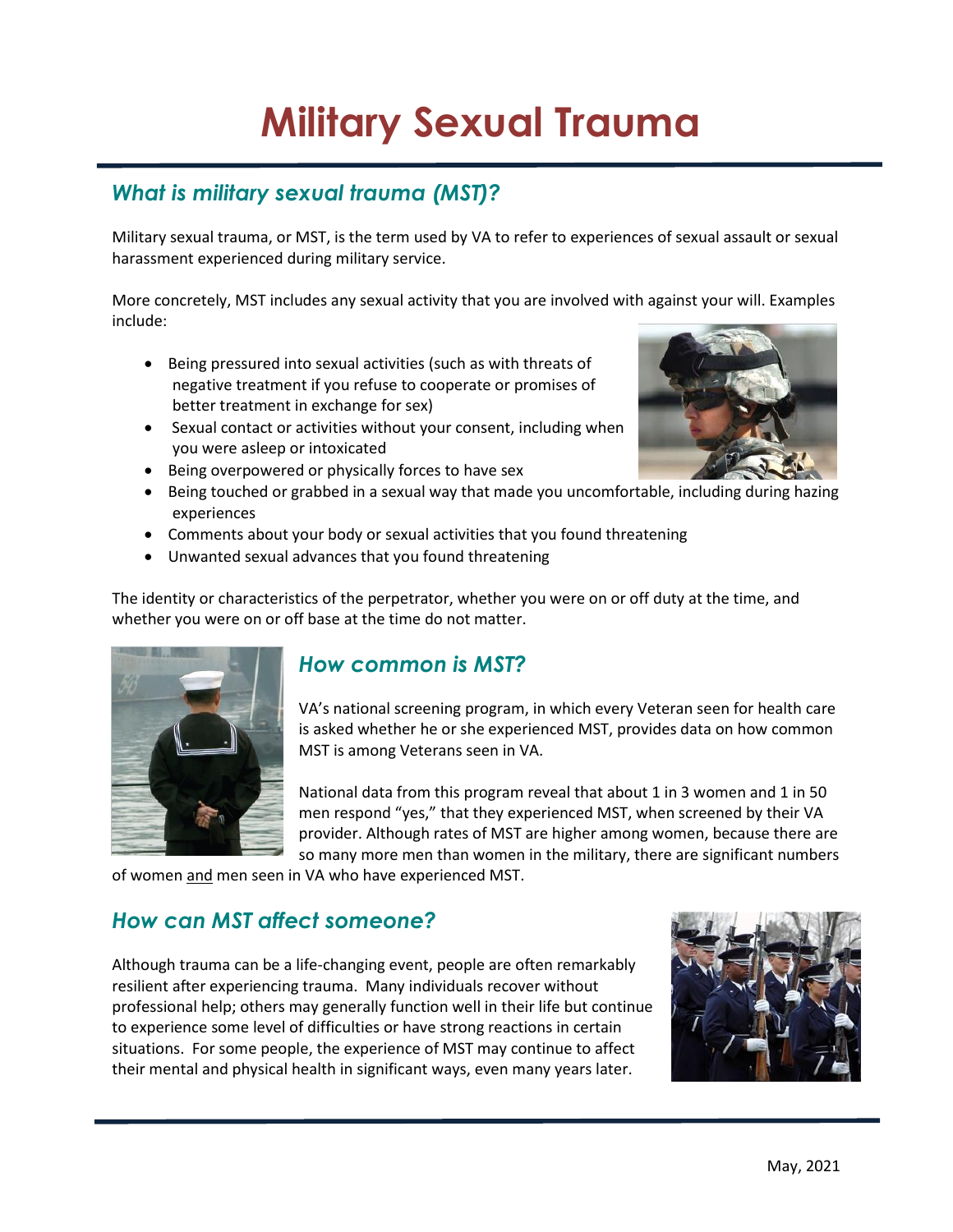MST is an experience, not a diagnosis or a mental health condition, and as with other forms of trauma, there are a variety of reactions that someone can have in response to MST. The type, severity, and



duration of an individual's difficulties will all vary based on factors like whether he/she has a prior history of trauma, the types of responses he/she received from others at the time of the MST, and whether the MST happened once or was repeated over time. Although the reactions men and women have to MST are similar in some ways, they may also struggle with different issues. Race/ethnicity, religion, sexual orientation, and other cultural variables can also affect the impact of MST.

Some of the difficulties people may have after MST include:

*Strong emotions:* feeling depressed; having intense, sudden emotional reactions to things; feeling angry or irritable all the time

*Feelings of numbness:* feeling emotionally 'flat'; difficulty experiencing emotions like love or happiness

*Trouble sleeping:* trouble falling or staying asleep; disturbing nightmares

*Difficulties with attention, concentration, and memory*: trouble staying focused; frequently finding their mind wandering; having a hard time remembering things

*Problems with alcohol or other drugs*: drinking to excess or using drugs daily; getting intoxicated or "high" to cope with memories or emotional reactions; drinking to fall asleep

*Difficulty with things that remind them of their experiences of sexual trauma: feeling on edge or* 'jumpy' all the time; difficulty feeling safe; going out of their way to avoid reminders of their experiences

*Difficulties in relationships:* feeling isolated or disconnected from others; abusive relationships; trouble with employers or authority figures; difficulty trusting others

*Physical health problems:* sexual difficulties; chronic pain; weight or eating problems; gastrointestinal problems

Although posttraumatic stress disorder (PTSD) is commonly associated with MST, it is not the only diagnosis that can result from MST. For example, VA medical record data indicate that in addition to PTSD, the diagnoses most frequently associated with MST among users of VA health care are depression and other mood disorders, and substance use disorders.

Fortunately, people can recover from experiences of MST, and VA has services to help with this.